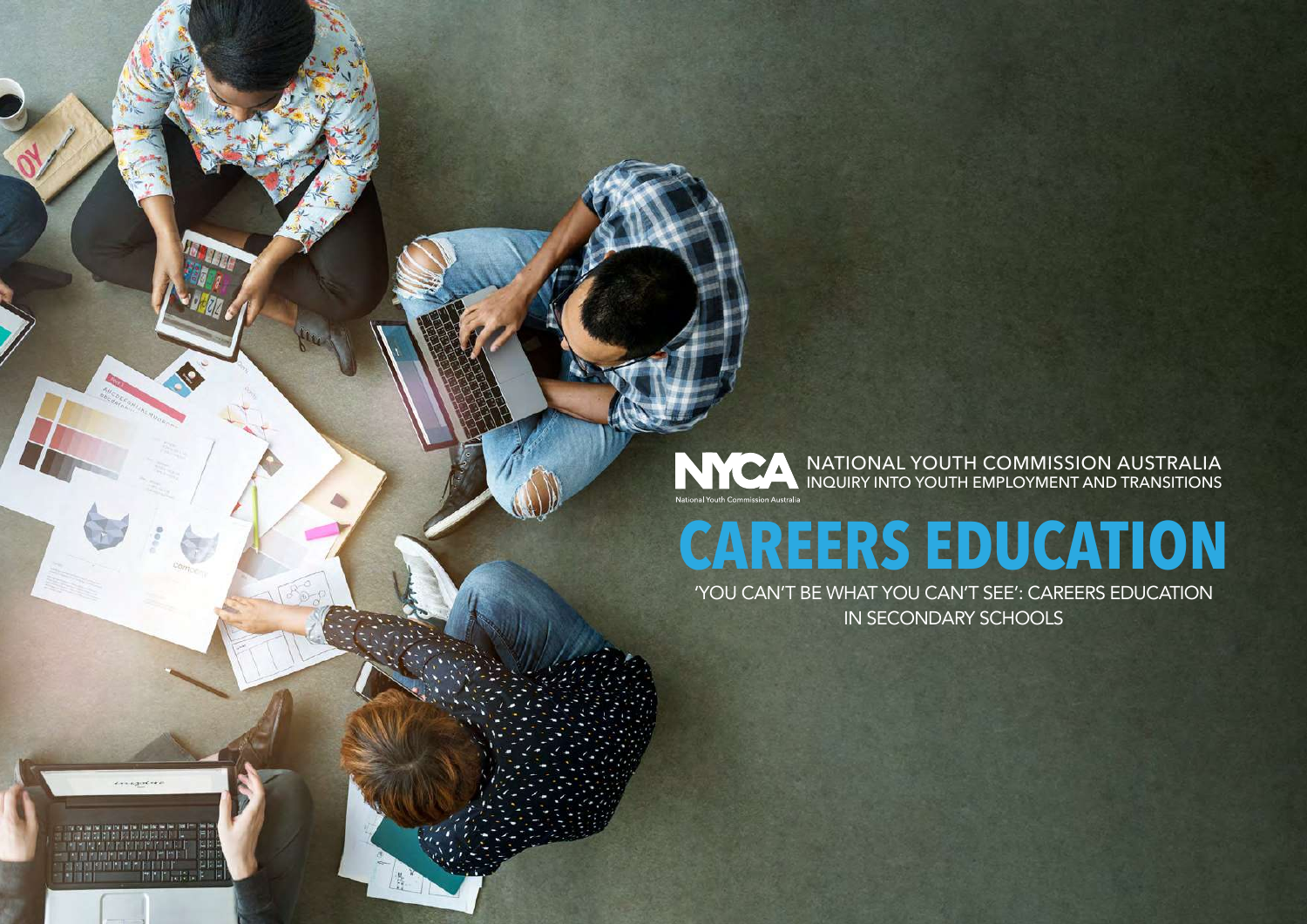# **ABOUT THE NATIONAL YOUTH COMMISSION AUSTRALIA'S INQUIRY INTO YOUTH EMPLOYMENT AND TRANSITIONS**

The National Youth Commission Australia launched the Inquiry into Youth Employment and Transitions in March 2019 to develop ideas on how young people could be better prepared and supported in their transition from school to work, now and in the future.

The Inquiry heard from over 1,200 individuals and organisations at public hearings and community consultations across all states and the Northern Territory over a total of 47 days. Of the 1,200 people whom Commissioners and workshop leaders met face to face, more than half were young people of school age or in early adulthood, both in and out of the workforce. The Commission also convened focus groups with young people to gather information on their experiences.

The Commission convened the Youth Futures Summit in August 2020, which brought together over 1000 participants in a week-long virtual event to discuss some of the biggest issues facing young people in 2020. Participants included young people, educators, employers, community service workers and policy-makers from around Australia. The Inquiry's interim findings report, *[What Future?](https://nycinquiry.org.au/wp-content/uploads/2020/08/NYCA-Interim-Report-2020-2.pdf)*, and the proposed *[Youth](https://nycinquiry.org.au/wp-content/uploads/2020/08/NYCA-Youth-Futures-Guarantee-2020-1.pdf)  [Futures Guarantee](https://nycinquiry.org.au/wp-content/uploads/2020/08/NYCA-Youth-Futures-Guarantee-2020-1.pdf)* were released during the Summit.

## **THE YOUTH FUTURES GUARANTEE**

The Youth Futures Guarantee lays out a framework of reforms and initiatives that will support young people to meet the challenges of the future, but these also benefit Australian businesses and the wider Australian community. The Guarantee consists of nine policy pillars reflecting the priority concerns expressed to the Commissioners at public hearings, in community consultations, in submissions and during the Youth Futures Summit.

Within each of the nine policy pillars the Commission has identified contributions from governments, organisations, businesses, and communities that will improve the lives of young people and assist their transition from adolescence to adulthood.

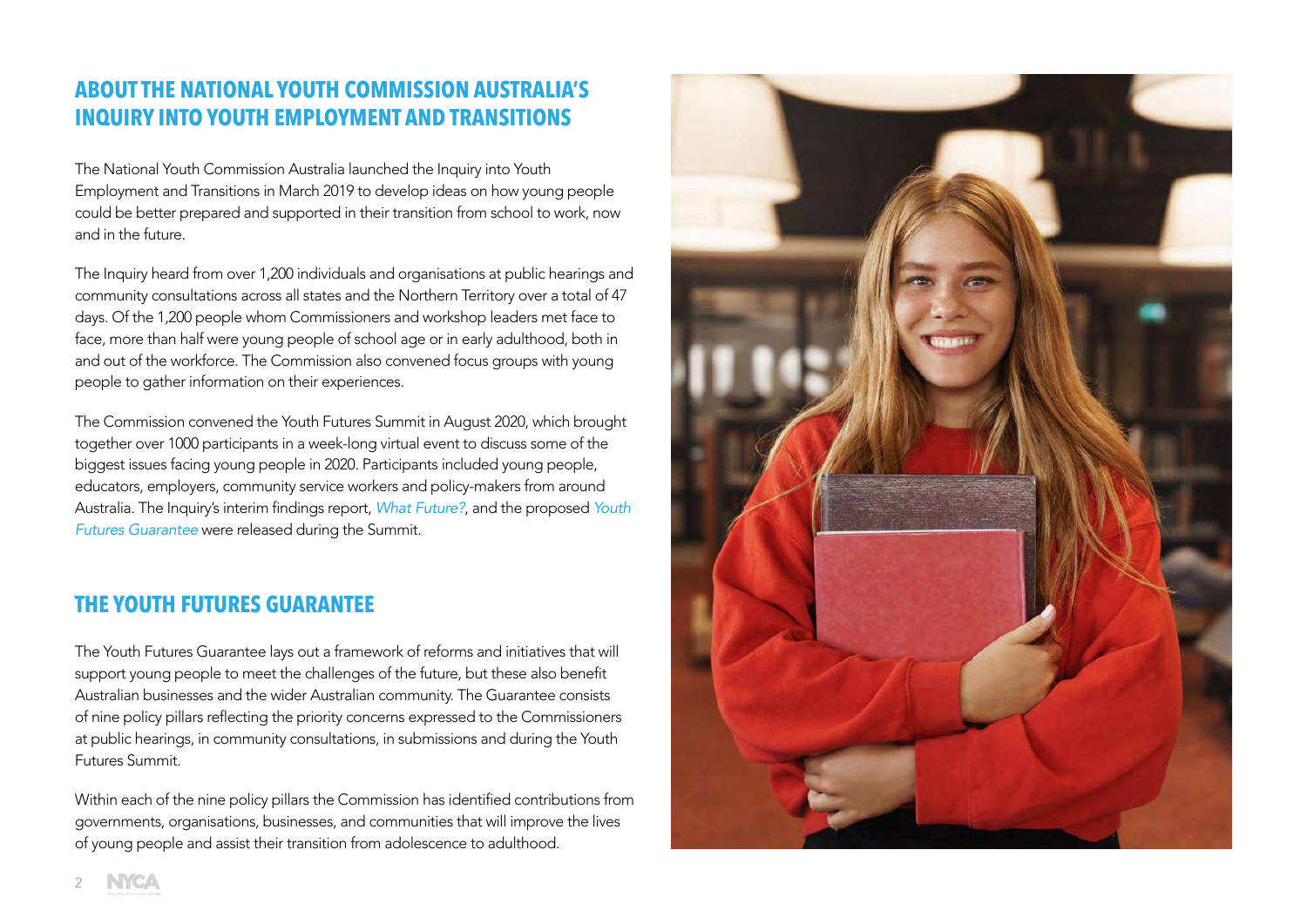# **EDUCATION AND TRAINING ARE A PILLAR OF THE YOUTH FUTURES GUARANTEE**

Education and training form one of the nine policy pillars of the Youth Futures Guarantee because success in education and training is more likely to lead to secure and satisfying employment than early school leaving. Getting good information and advice assists young people to navigate the many pathways through the complex education and training system and increases the chances of young people getting into the job and career that meets their aspirations.

Careers education in schools has an important role in providing information and advice to young people about their education, training, and work options. Unfortunately, among the young people the Commission spoke to, few had positive experiences of their careers education.

The Commission is concerned that the quality of careers education varies considerably across Australia by schools, school systems and states and territories. While there are examples of high-quality careers education in some schools, careers education generally is poor, fragmented and underfunded. Government education departments and non-government school systems must significantly improve the minimum standards of careers education.

To improve the standards of careers education in schools across Australia, several steps need to be taken, including:

- Implementing a comprehensive careers education program in all secondary schools
- Starting careers education earlier
- Strengthening school-industry links
- Providing more funding for careers education.

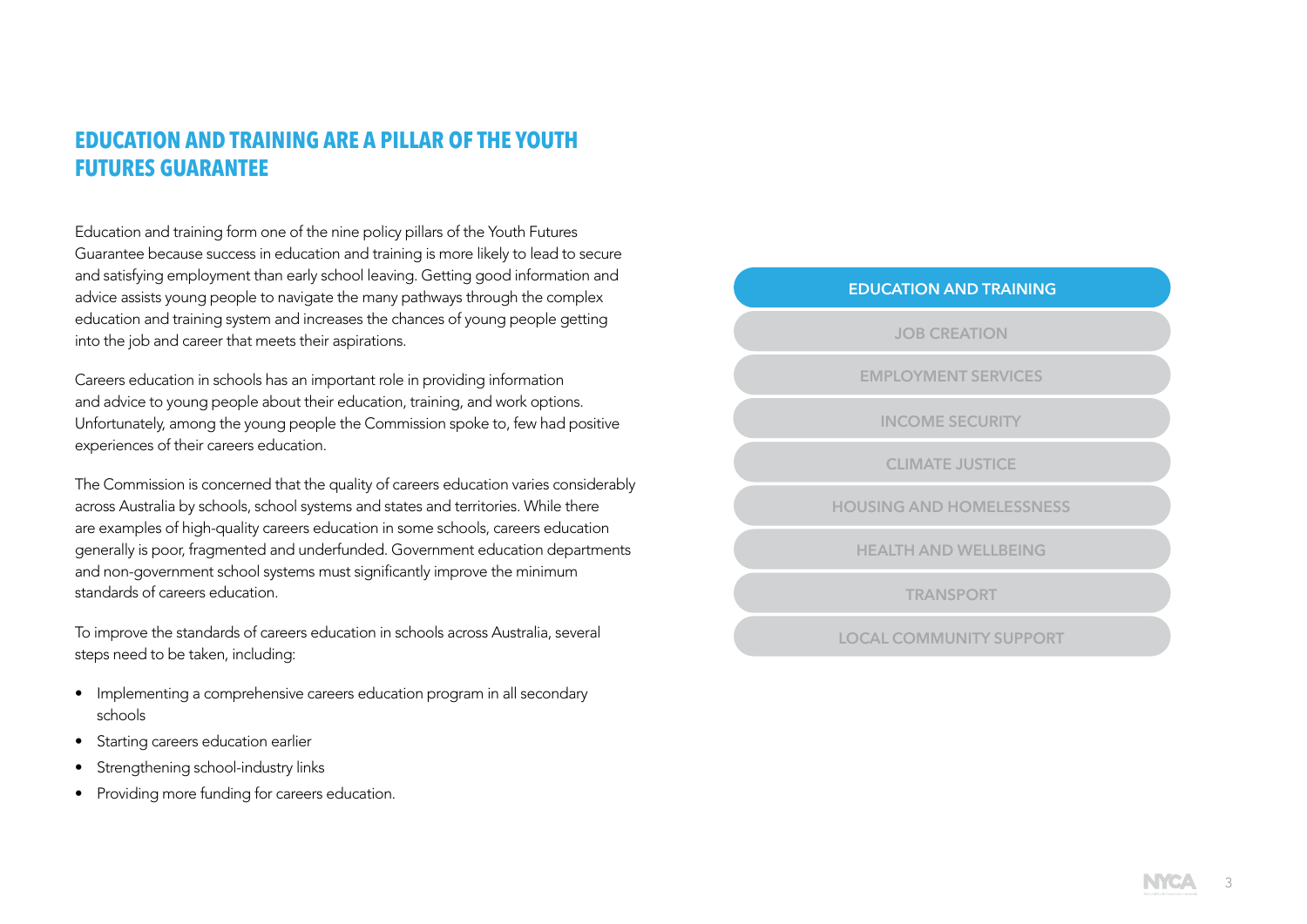## **WHAT IS CAREERS EDUCATION?**

Careers advice, careers guidance, careers education, and other similar terms are often used to describe activities that assist high school students in making decisions about their pathways through senior secondary school to post-school education, training and employment. There is often confusion about the meaning of such terms. The Commission uses the following definitions of the main terms used in this report to improve clarity. These are for the purposes of this report only, and the Commission accepts that these are not universally agreed upon.

'Careers education' means the development of knowledge, skills and attitudes through a planned program of learning experiences in schools that assist students in making informed decisions about their senior school pathway and subject choice as well as post-secondary education and training and/or work options that enable effective participation in working life. It may include providing career information, career advice or guidance, and career skills development. This definition has been adapted from *The Australian Blueprint for Career Development*. 1

'Careers information' includes any print, electronic and spoken information that helps someone understand the employment, education and training opportunities open to them. It includes occupational and industry information, post-school education and training information, and other general information related to the world of work.2

'Careers advice or guidance' is advice that helps students plan for their transition to work, such as choosing a career that suits their interests and skills, developing a career pathway, and selecting suitable subjects.3

The Commission uses the term 'careers advisor' to refer to the worker who provides careers advice or guidance in schools. The role usually assists students with their work experience, senior school subject choice and pathway, and post-school study choices. This role has several titles in schools across Australia, including careers advisor, careers counsellor, guidance counsellor, among others.



4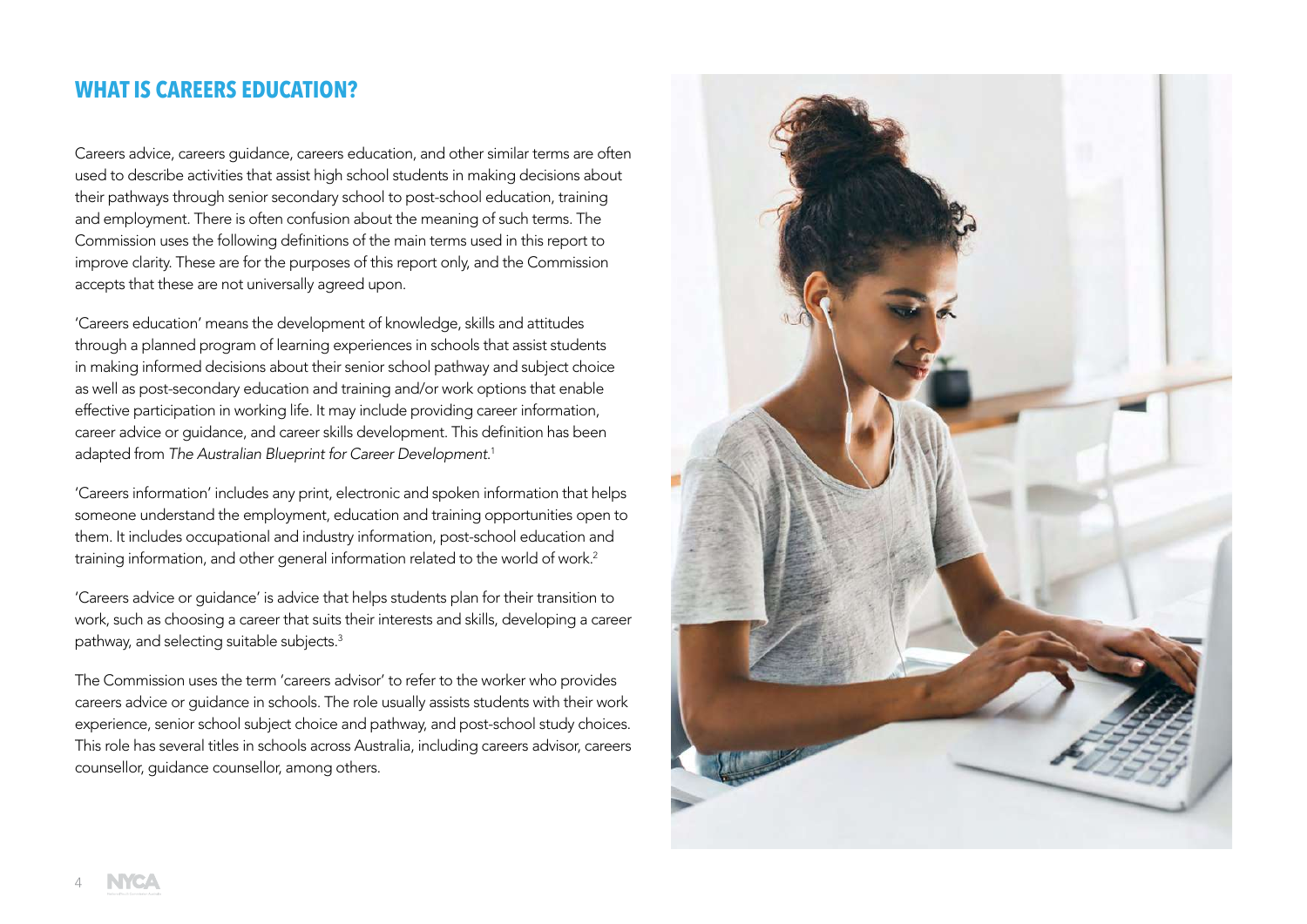## **CAREERS EDUCATION IN SCHOOLS**

At its best, careers education includes a student-focussed and comprehensive program that seeks to identify a student's aspirations, interests and strengths and provides information and activities that allow the student to make informed decisions about pathways to their desired career. As one careers advisor put it to the Commission:

We look at what the student needs. We look at the pathways for every one of our students that talks about vocational pathways. We look at what they're interested to do. Do they need to develop personal skills and customer skills and people skills? Do they need the vocational skills for working in a particular area?

Alison Weeks, All Saints Anglican School, Gold Coast QLD, 26 September 2019

Unfortunately, many young people told the Commission about how their experience of careers education fell well short of these standards. As an example, one young person told the Commission:

So, in total, over my schooling years, I had two careers sessions; one where I got given a copy of a resume and said 'that's how you do it'. And then the other was, 'What do you want to do at university?', to which I said, 'I have no idea'. And they didn't give me any options.

Jemille McKenzie, Bendigo VIC, 27 June 2019

The Commission accepts that careers education in schools varies across the country in quality. The young people we spoke to tended to express negative views of the careers education they received. In contrast, the Commission heard from careers advisors providing substantial careers programs. For example, a rural school the Commission was told about:

.. try where possible to enable students to see and hear firsthand information about opportunities that are available to them as a career. Careers program at my school offers students in year nine, ten and eleven many opportunities

to explore their pathways through programs such as Personal Best, Beacon, VCAL, VET, work experience, structured workplace learning, community service, careers camp, excursions to the careers expo, guest speakers, year 12 Pd day, careers week and we have computer programs such as careers tools and career voyage.

Beth Crossman, Career Teachers Network, Echuca VIC, 13 May 2019

Another careers advisor told the Commission:

Our career program starts in Year 10. So, I have all of our Year 10 students, once every fortnight throughout Year 10, we have a futures class. One whole term is dedicated to making good choices around university pathways, around vocational pathways, what do I do if I don't know what sort of pathway I should follow.

Alison Weeks, All Saints Anglican School, Gold Coast QLD, 26 September 2019

Most schools seem to offer careers education that is comprised of three main components:

- Work experience
- Assistance with careers information
- Careers advice

#### Work experience

Work experience in Australian high schools is usually offered to students in years 9 or 10. It involves one to two weeks with an employer. At its best, work experience develops students' skills and knowledge of the workplace as well as allow students to explore career options within a chosen industry or occupation.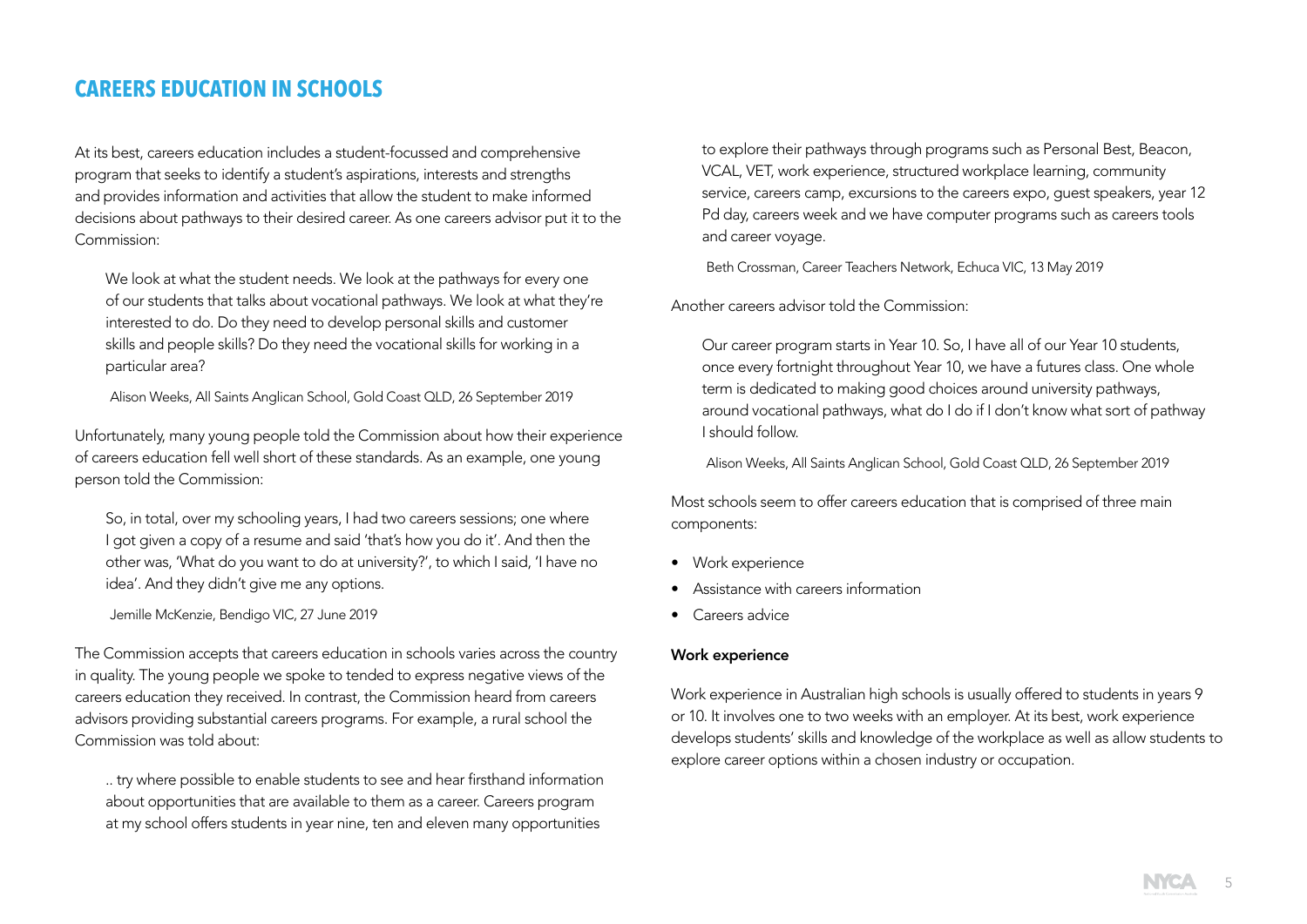For many students, their work experience was not a fulfilling or purposeful experience. The major barrier is finding the right employer who is willing to provide useful work experience. One young person told the Commission:

I called up and looked at over twenty different places that held my interests. I am mainly interested in graphic design, game design, visual arts, and illustration. Every single one except for two companies said that they were a) too small to handle students, b) were too busy to take students on board and teach them or c) don't accept work experience students and only take interns because they have the skills and practices needed to work for the company effectively. This is an issue because without the work experience students there to learn from professionals and to see exactly what is happening, we can never find out what it's like to work in a particular industry.

Jake Barbic, Melbourne VIC, 5 March 2019

The difficulty Jake faced is not uncommon. In their submission to the Commission, the Careers Advisors Association of NSW wrote how 'red-tape' may be making employers baulk from taking work experience students:

The challenge is sourcing suitable work experience host organisations and requesting their compliance with, and the school's compliance with, the everincreasing administrative and regulatory burdens necessary to allow these programs to operate. Whether for the forementioned or other reasons, there has been a clear decline in the willingness of industries and organisations to accept students for work experience opportunities.

Careers Advisors Association of NSW & ACT Submission, 16 September 2020

Despite these barriers, some schools actively encourage their students to undertake work experience beyond the minimal one week. The Commission was told about one school where:

We encourage work experience. We have students out during school holidays every term, doing work placement as well. And I'm a firm believer that it's about experiences. It's not about me preaching to someone about what jobs are. It's about 'I'm interested in doing Marketing'. Well, let's get you out and have an experience either at a marketing information session, go to

the Robina Hospital and go to one of their health information days. And the more experiences that a student can have, the better the decision they make.

Alison Weeks, All Saints Anglican School, Gold Coast QLD, 26 September 2019

For work experience to remain a part of careers education in schools, it will be necessary to overcome the reluctance of employers to take students.

#### Assistance with careers information

Access to good careers information is essential for young people to make informed decisions about their post-school future. There is a lot of information available from multiple providers including:

- Education and training providers that publish course information.
- Industry bodies provide information about a range of occupations in their industries (e.g. National Disability Services runs the Carer Careers website with information about careers in disability and aged care services). 4
- Professional bodies provide information about their professions in a range of industries (e.g. Engineers Australia provides information about engineering careers).5
- Large employers (e.g. governments and large business) also provide information on careers.

Careers information can be found on websites and in printed materials. It is provided to young people electronically and physically through open days, school visits and careers expos or information days. This information is important in expanding the understanding of what is available, how a young person can combine different interests, and what a career might be like.

For example, one young person told the Commission about her experience of a Careers Expo:

Also, we had the Careers Expo. This, out of all of the events, was my favourite. I have to admit, I talked to the Law place a few times. I went back there probably one too many times. But I went to many different things, and that helped me realise that maybe I didn't want to do something or maybe it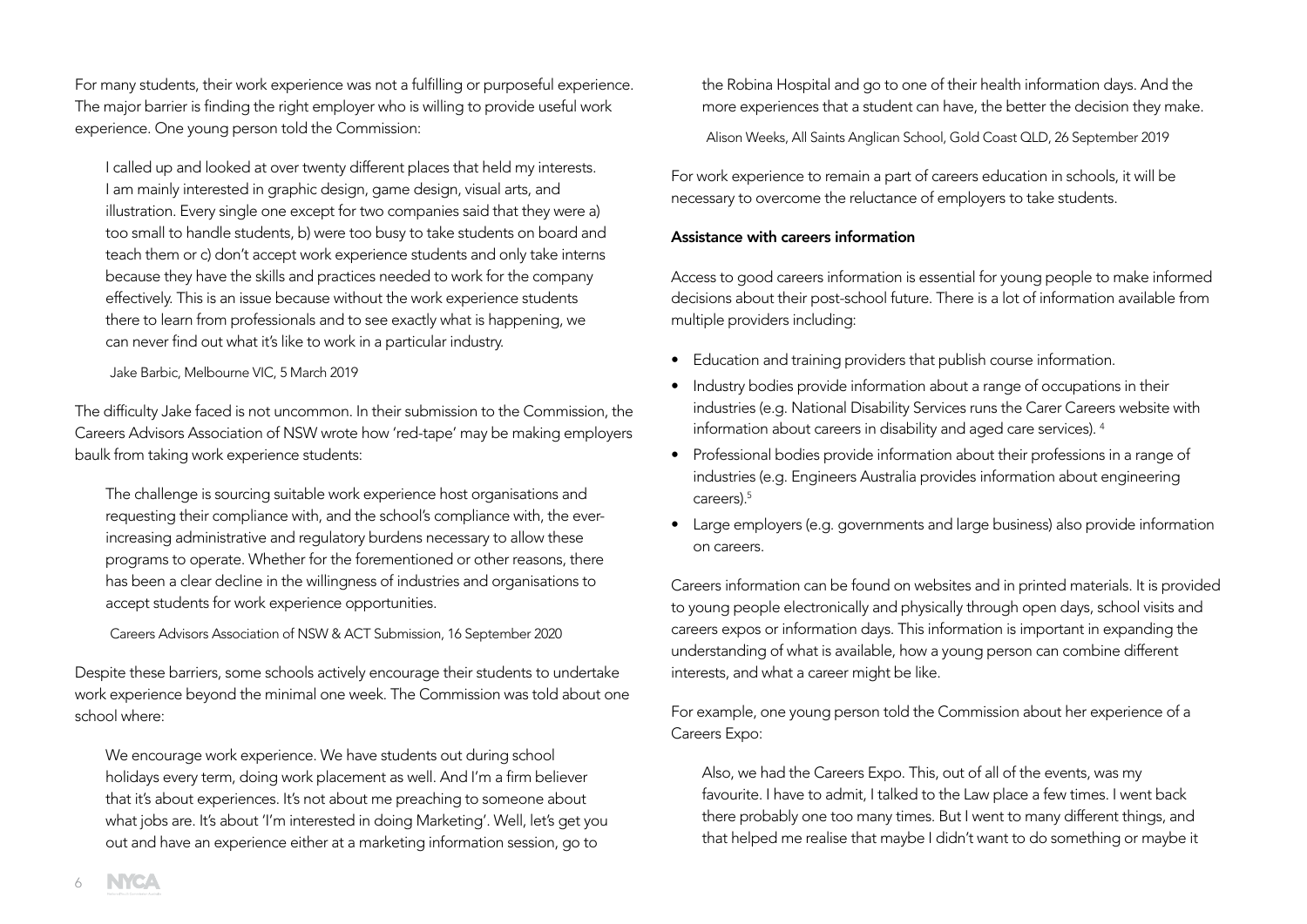actually opened my eyes to medicine more when I started talking to a doctor and everything.

Emily Mitchell, Year 11 student, Echuca VIC, 13 May 2019

## She went on further to explain:

I was a bit vague as to what I wanted to do. I knew I was heading down a Law path because I like that area and everything. But it's not until I got there, and I was in awe the entire time I was listening to the women talking about Law. I knew that's what I wanted to do. Then I talked to medicine, and I can't say I'm much of the get in there and do a whole lot of stuff with patients, but I love chemistry and everything. So, I talked to her about doing maybe like biomedical science 'cause I love science. It just opened up so much more for me. That's when I really started looking at courses for it and talking to my teachers about it.

Emily Mitchell, Year 11 student, Echuca VIC, 13 May 2019

There is no shortage of careers information. A simple web search will yield a lot of information but not all of it will be relevant or appropriate for the individual. The Commission was told:

Young people are searching for information but the things that tend to be presented to them first in a search list aren't necessarily the ones that are most relevant. They're the ones that have come from the organisations that have got the biggest marketing budgets to promote their particular services.

John Gelagin, The Smith Family, Sydney NSW, 24 October 2019

Students need assistance to find the right information and evaluate it for its usefulness to their needs.

In addition, students face the challenge that much of the information available is national or state-based. This is not always relevant to local areas, particularly rural and regional locations. As the Commission was told:

…one of the challenges that I find, is most of the information that comes through is national or at least state-based. And you look at it and you go, well actually, those jobs are in the mining areas, it's not in the Gold Coast.

Alison Weeks, All Saints Anglican School, Gold Coast QLD, 26 September 2019

This challenge was addressed in Geelong with the aim of keeping young people within the community and overcoming the perceived disadvantages of the community. The Commission heard about Geelong Careers, which provides local information about work and study options in the Geelong region:

We built Geelong Careers so that young people can take away with them wherever they go, in that mobile way that they live, information to help inform their study and their career choices for the future.

Marianne Messer, Geelong Careers, Geelong VIC, 28 March 2019

A major component of careers education in schools is assisting students to access and evaluate relevant information that contributes to informed decision-making about further education, training and work.

## Careers advice

Students need to make critical decisions about their senior secondary school education and their post-school options. The options available to students in most schools are very broad. Choices include an academic pathway leading to an Australian Tertiary Admission Rank (ATAR) and university or a vocational pathway. Vocational pathways might include vocational subjects offered by the school or local TAFE, or a school-based apprenticeship or traineeship. It is also possible for students to take vocational subjects while taking the academic pathway. Decisions also need to be made at the end of school such as whether to apply for post-secondary study, which course and which institution.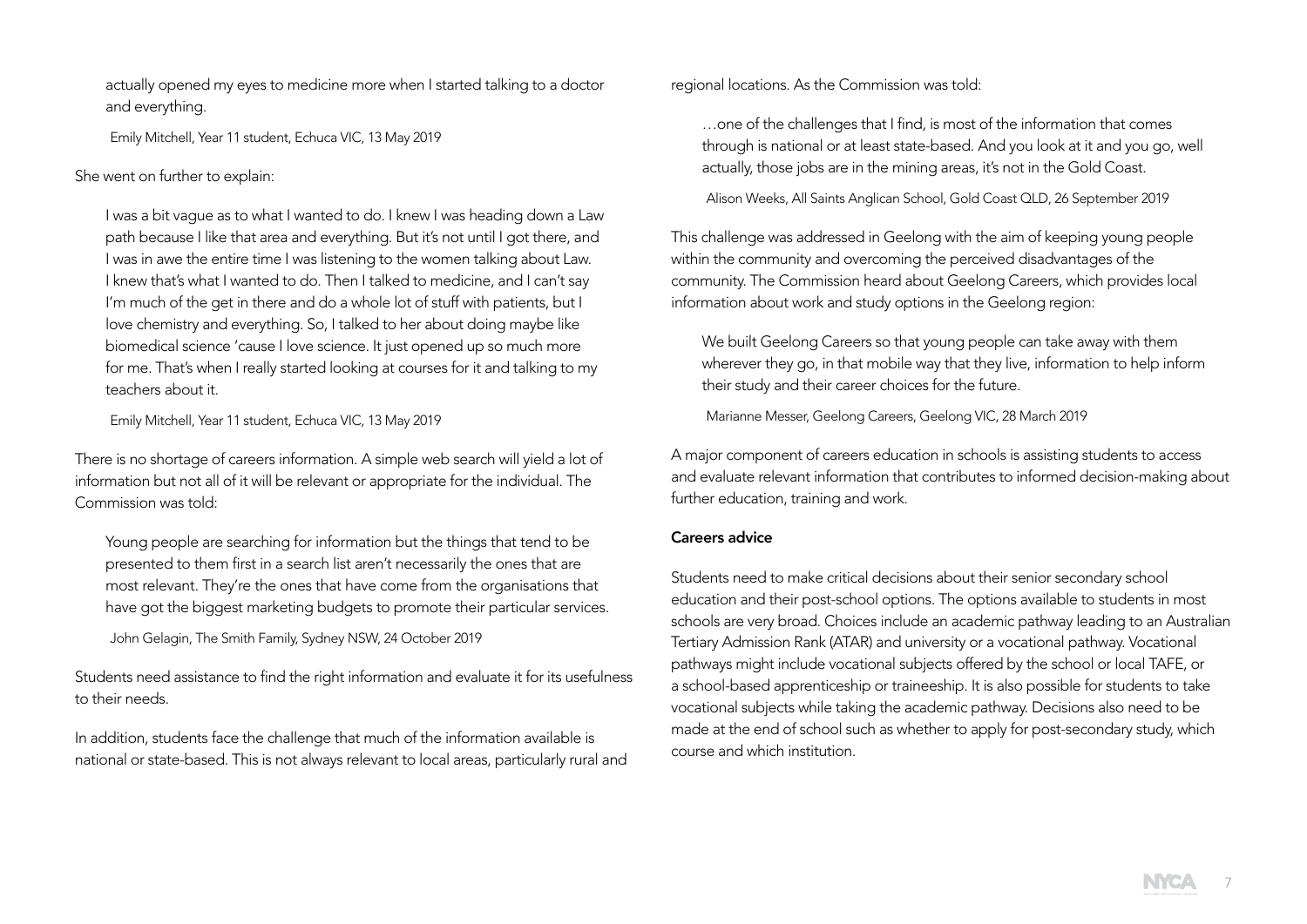Careers advice should assist students make the best possible decisions. High-quality careers advice assists students to make these decisions as well as developing their interests and aspirations and align these with the student's ability and the available study options. As the Commission was told:

The foundation advice we give to everyone is to choose the subjects that they'll be best at and most successful in and that they will enjoy. And then, if they're not a science student, then they shouldn't do science. If they've loved doing business, they should do that. They shouldn't choose it because it counts towards ATAR or it doesn't.

Alison Weeks, All Saints Anglican School, Gold Coast QLD, 26 September 2019

# **WHY IS CAREERS EDUCATION IN SCHOOLS GENERALLY INADEQUATE?**

The Commission has identified three main reasons why careers education in many schools is inadequate:

- Careers education is not well resourced
- The careers advisor role is not valued
- Careers advisors may not be properly trained or qualified.

## Lack of resources in careers education

Research by the Career Industry Council of Australia showed that careers education is not funded sufficiently in many schools:

1 in 2 schools with 1,000 or more students have less than \$3 per student to spend.<sup>6</sup>

The lack of funding means that the careers advice role is often part-time and combined with other school roles. For example, the Commission was told:

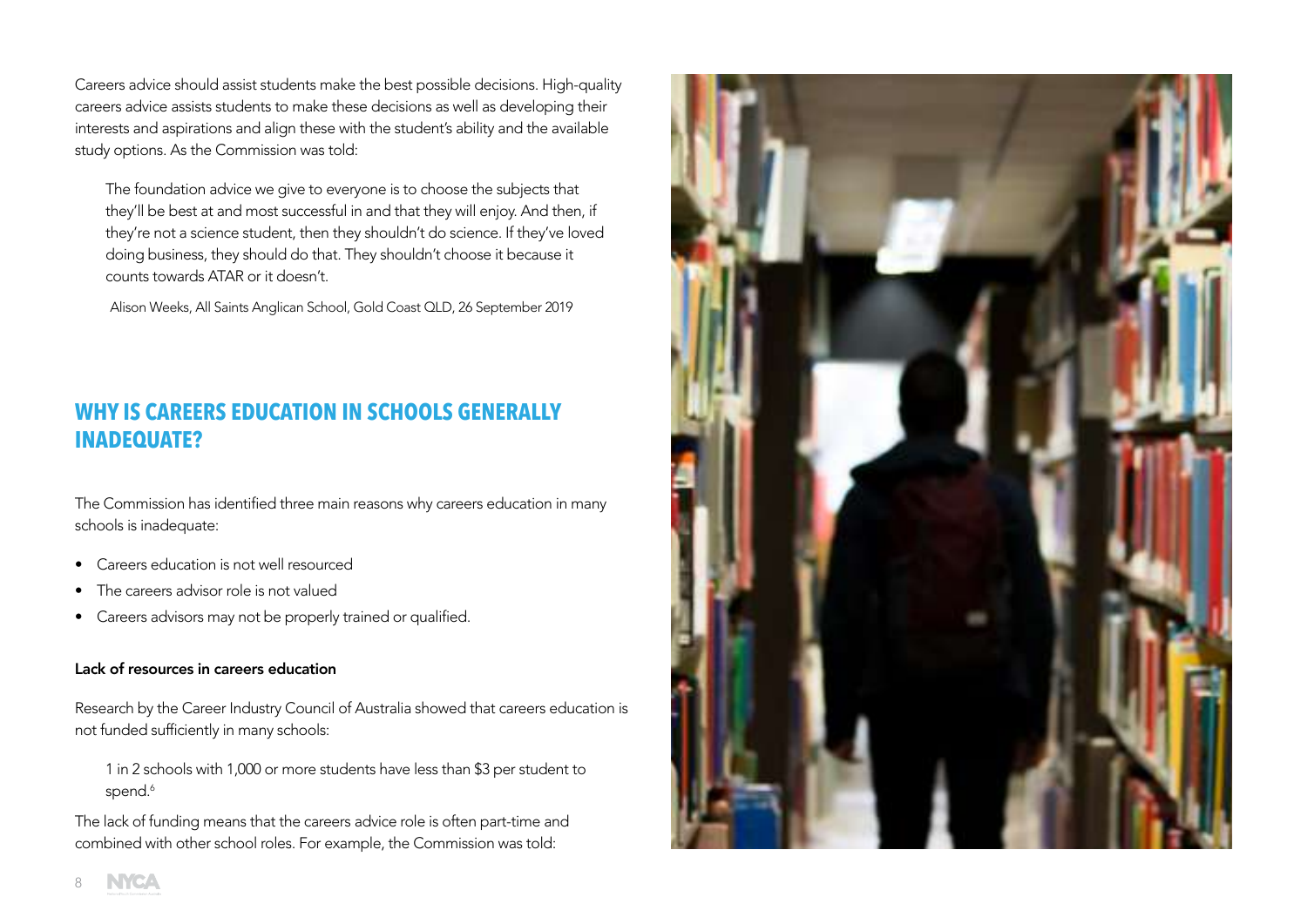I was working three days a week, I was the careers advisor, the VET coordinator, so coordinating both school-based and external VET courses for students, and teaching business services as a subject.

Jenine Smith, Careers Advisors Association of NSW & ACT, Sydney NSW, 28 October 2019

The combining of the careers advisor role with a VET role is common in schools because as VET was introduced into schools:

The person in the school that had the knowledge about the labour market was the careers advisor, so they picked up VET coordination.

Bernadette Gigliotti, Career Education Association of Victoria, 20 August 2018

In their submission to the Commission, the Careers Advisors Association of NSW & ACT wrote:

The importance of a quality and tailored Career Development Education program implemented by a full-time, professionally qualified individual is well recognised among the regulatory bodies, however, disappointingly, many schools allocate less than a part-time allocation for this role.

Careers Advisors Association of NSW & ACT Submission, 16 September 2020

This means that careers advisors have insufficient time to ensure students get the information, advice and support they need to make good decisions about their futures. This was highlighted by the Careers Advisors Association of NSW & ACT:

Further, the amount of time a Careers Adviser may spend with a student to inform and prepare them in their decision-making, as well as working with parents to assist in their knowledge of current employment options, is significantly impacted by the time allocation provided to the Careers Adviser's role in their school. Preparing students for post-secondary work, study and training is not about dictating. The challenges stem from Careers Advisers not having an appropriate time allocation which is conducive to providing a comprehensive Career Development Education program which fully informs students of their options.

Careers Advisors Association of NSW & ACT Submission, 16 September 2020

It also means that the careers advisors focus on the upper years of high school because:

… they didn't have time to do the work in years 7 to 9, those early years where they wanted to.

Andrew Harvey, La Trobe University, Bendigo VIC, 26 June 2019

Increasing the number of careers advisors in schools is a potential solution but will require additional funding. The Careers Advisors Association of NSW & ACT told the Commission:

As an association, we would also like to work towards a ratio of a minimum of a full-time careers advisor for every 500 to 600 students in a Year 7 to 12 school.

Jenine Smith, Careers Advisors Association of NSW & ACT, Sydney NSW, 28 October 2019

#### Careers advisor role is not seen as a desirable

Recruiting more careers advisors is not easy. One of the main problems is that the role is not perceived as important or desirable by many teachers. Daniela Ascone, Thinq Group (which supports schools careers education programs), told the Commission:

We are seeing people who are, what I like to call, organically inheriting the role of a careers advisor in a school by default, who have possibly been the sports teacher or the geography teacher for the last 3 years - 30 years and they've been given this role as careers advisor in schools from 500 to 2000 students. We have supported and mentored many of these people in schools, and they are really quite frightened about having that role, it is such a critical role in a school, and it does form the basis of young people's futures.

Daniela Ascone, Thinq Group, Melbourne VIC, 5 March 2019

As an example, she went on to tell the Commission:

One teacher came to one of our training courses said he inherited the role of

9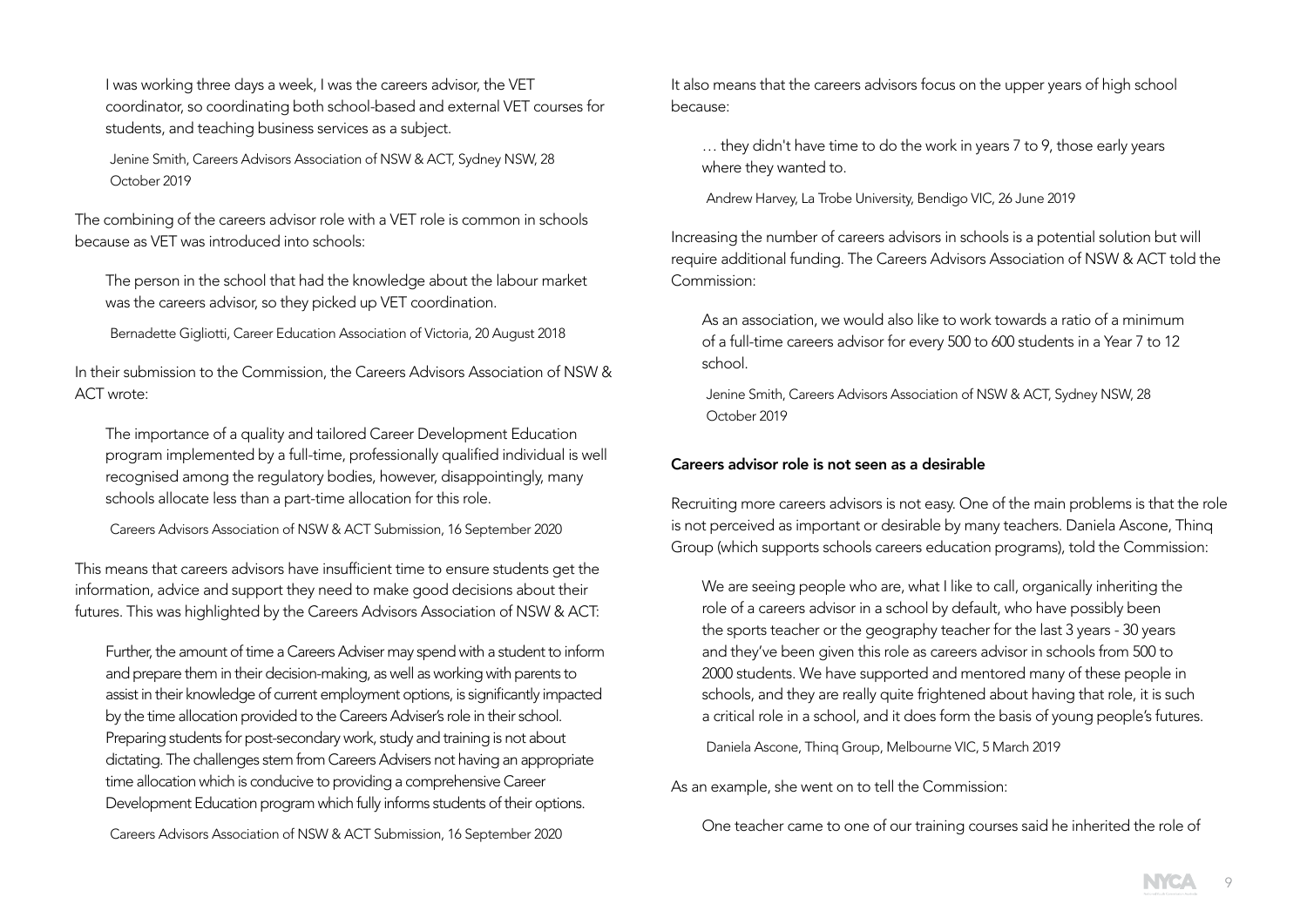careers advisor because he happened to be late for a staff meeting and that was the last role that was on the table and needed to be allocated.

Daniela Ascone, Thinq Group, Melbourne VIC, 5 March 2019

This anecdotal evidence is supported by the experience of one school principal, who told the Commission the difficulty in introducing a new careers programs for Year 9 students:

So, the first thing they have found is they can't find the number of careers practitioners to hit the ground in schools across the state, and roll it out to students, when every Year 9 student this year is supposed to be having a oneto-one interview with somebody. They are having trouble finding the people.

Dale Pearce, Bendigo Secondary College, Bendigo VIC, 26 June 2019

Andrew Harvey suggested that the problem could be related the view that careers advisors lack standing in the teaching profession. He summed it as:

Being a careers advisor is not a career.

Andrew Harvey, La Trobe University, Bendigo VIC, 26 June 2019

## Not all careers advisors have the qualifications, training and experience

Having the appropriate skills, knowledge and experience is critical for careers advisors in schools. Careers advisors need to be able to engage students, liaise with employers, have a good knowledge of employment prospects, knowledge of school and post-school study options.

Unless you have a holistic understanding of how a person makes the decision, no amount of information brochures that you give them is going to help. That can only be in the remit of qualified practitioners.

Bernadette Gigliotti, Career Education Association of Victoria, 20 August 2018

There are courses available in career development to assist careers advisors to obtain some knowledge and skills. The Careers Industry Council of Australia's professional standards require a graduate certificate in careers education or higher<sup>7</sup> However,

these standards are not always met in schools:

The Professional Standards for Australian Career Development Practitioners clearly recommend minimum education standards for individuals charged with the responsibility of delivering Career Education, however, it is not uncommon for schools to employ individuals with no career educationspecific tertiary or teaching qualifications.

Careers Advisors Association of NSW & ACT Submission, 16 September 2020

However, the relevance of these qualifications was questioned by one human resources professional who spoke to the Commission:

I will say as an HR practitioner of some standing, with some success having managed the career of hundreds and thousands of people, the problem with our career practitioners, they're not taught anything that's actually terribly useful. So, whilst it might be great about practice and how to have conversations and model career development, it's not the stuff that really makes it different about what's happening in the labour market and how that applies to individuals. And an overreliance on the vocational system, particularly measuring aptitudes. Ruling people out or ruling them in and focusing on the reasons why not rather than why.

Katea Gidley, Career Ahead, Dandenong VIC, 15 March 2019

Given that schools seem to have difficulty in filling the role of careers advisor, it is to be expected that not all will have a career development qualification.

The Commission is of the view that all careers advisors should have the relevant skills and knowledge mentioned above. The graduate certificate in careers education should provide the minimum level of skills and knowledge required.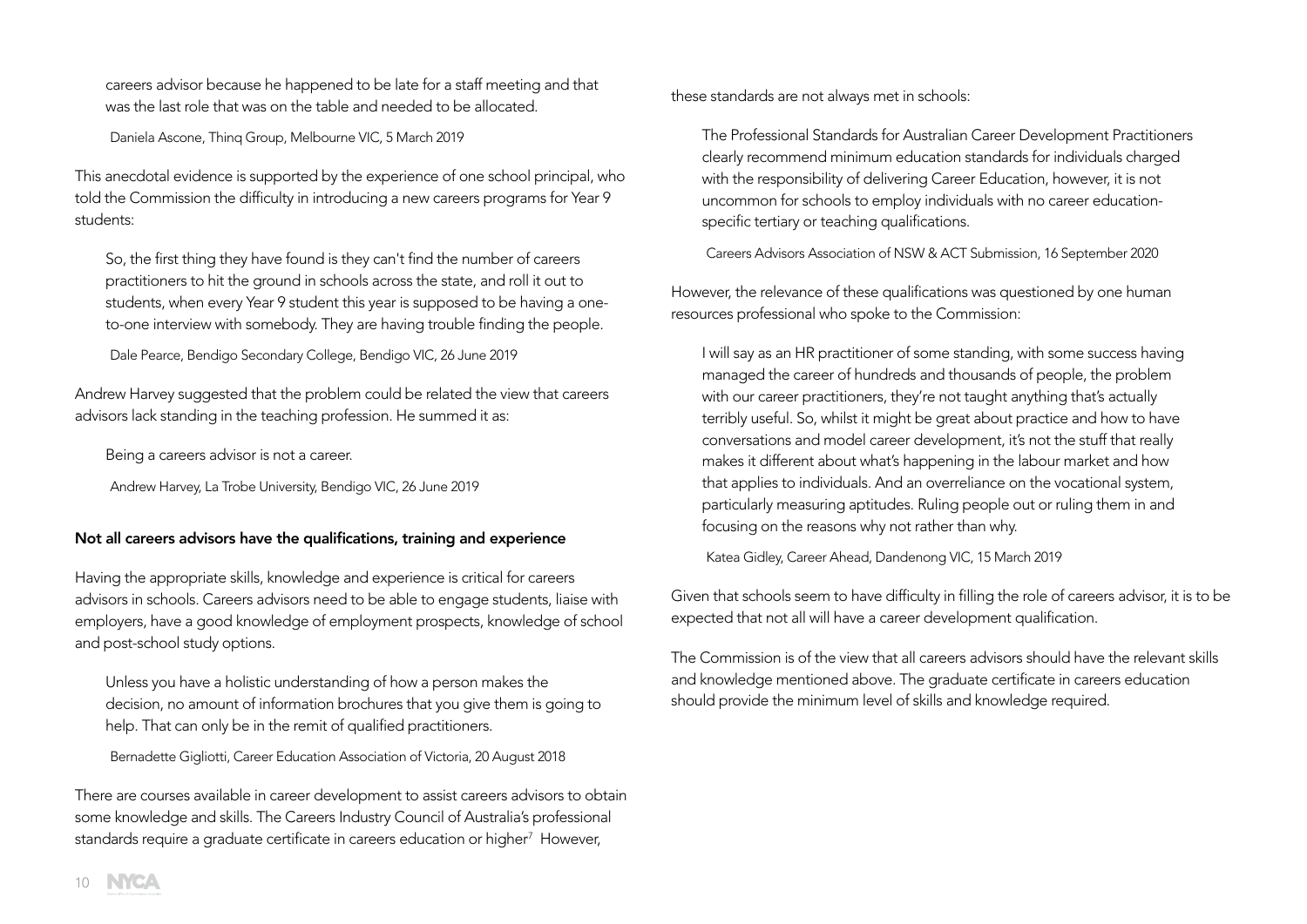# **IMPROVING CAREERS EDUCATION IN SCHOOLS**

While some schools have excellent careers education, overall there is a dire need to improve the standard of careers education in schools. The Commission has identified four ways in which careers education can be improved:

- Ensuring that every school has a comprehensive careers education program
- Starting careers education earlier
- Strengthening school-industry links
- Providing more funding for careers education.

#### Comprehensive careers education program

Careers education should be central, core business in every school. Bernadette Gigliotti, Career Education Association of Victoria, 20 August 2018

The Commission believes that every school should provide a student-focussed and comprehensive careers education program that allows young people to learn about the world of work and the future of work and its implications for employment choices. Such a program should assist students to identify their aspirations, interests and strengths through information and activities for informed decision-making about pathways to their desired career or occupation. It is the responsibility of education departments and school systems to ensure the staff and resources are available for schools to implement a comprehensive careers education program.

A careers program should adapt to the changing world of work. The Smith Family spoke about how they were:

… advocating for is a more modern approach to careers support and careers learning that reflects the modern workforce. It reflects the skills that are required in the modern world of work and the knowledge that young people need to navigate that world of work. It starts early, it's got consistent timely career support, it's authentic, which tends to mean partnerships with employers and with industry, and yet underpins the 21st Century employment market.

John Gelagin, The Smith Family, Sydney NSW, 24 October 2019

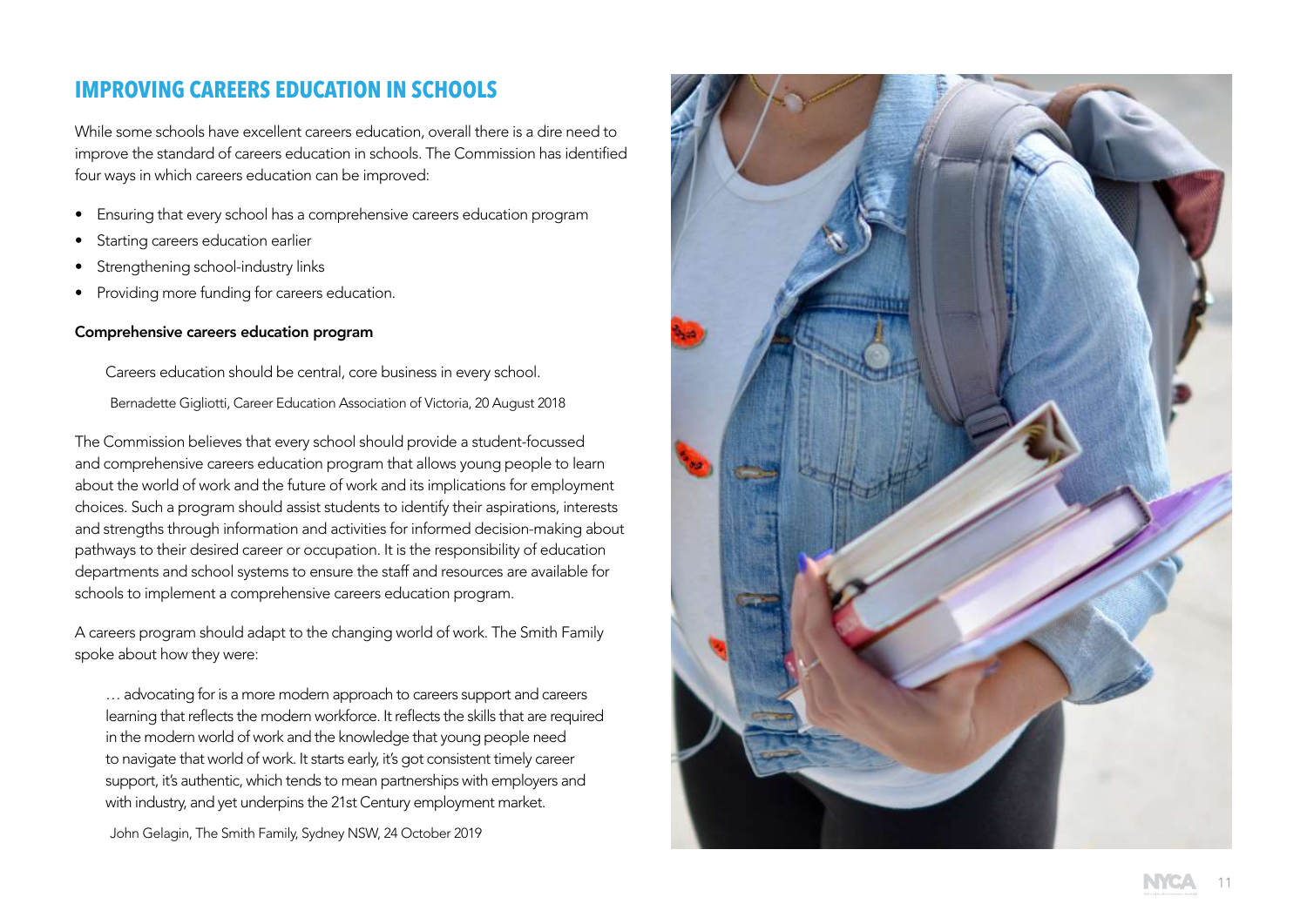Such programs already exist but are not universal. For example, the Commission was told about the Work Education syllabus (see box) developed in New South Wales. Unfortunately, Work Education is not seen by schools as necessary for all students. Jenine Smith, Careers Advisors Association of NSW and ACT, told the Commission:

Young people told the Commission that they were not taught about their rights and responsibilities at work. A lack of knowledge of rights can sometimes lead to underpayment or mistreatment at work. One young person told the Commission:

My first job I landed was in 2017, at a local pizza bar, which is a great chance to experience a busy environment. Learnt the ropes quickly. However, I was very below the minimum wage, and they would only pay me cash in hand. I didn't know it was illegal. I didn't have that prior knowledge or experience.

Rebecca, Youth Council, City of Salisbury, Adelaide SA, 16 June 2019

The Commission believes that a comprehensive careers education program should include teaching students about workers' rights and responsibilities.

The New South Wales curriculum is what's called Work Education, which unfortunately is currently only run in school for those kids that are of a low learning ability. Whereas I think the content is something that could be used across the board to make more students work-ready and give them the confidence to be able to go out into the workforce.

Jenine Smith, Careers Advisors Association of NSW & ACT, Sydney NSW, 28 October 2019

The Work Education syllabus provides students with an opportunity to develop knowledge and understanding of the world of work, the diverse groups within the community, and the roles of education, employment and training. They develop an understanding of the world of work as dynamic, how and why it may change, and what this may mean for their future.

Through their study of Work Education, students prepare for the working world by developing understanding of themselves in relation to work, recognising their aspirations, their rights and responsibilities as workers, employer expectations and the diversity of work opportunities. This process is assisted by students' developing self-evaluation, goal-setting and decision-making skills. They develop employability skills and the capacity to prepare for and adapt to multiple transitions throughout their lives, including post-school pathways. Work Education provides opportunities for students to transfer their knowledge, understanding and skills to a range of work-related contexts.

Through exposure to work-related learning, students develop self-knowledge, contemporary work skills, entrepreneurial behaviours and resilience. They develop an appreciation of the role of collaboration, creativity and analytical skills in workplaces and the importance of diversity and ethical practices. Work Education encourages students to be self-motivated learners and to develop career management skills to navigate the new economies and be productive citizens. Research and communication skills are a key feature of the syllabus, and students are provided with opportunities to apply these to various theoretical and practical contexts.

Source: https://educationstandards.nsw.edu.au

Recommendation 1: State, territory and non-government education systems need to ensure that all secondary schools within their systems implement a comprehensive careers education program.

#### Start careers education earlier

While most careers education starts in Years 9 or 10, the Commission believes that a comprehensive careers education program should start much earlier. This view was common among those people that spoke to Commission about this issue. For example:

It's good that the discussion is starting to build that they're talking about trying to get careers education happening from Year 7. So, the conversation starts then. So, they're not suddenly getting to Year 10, having to decide their HSC subjects and also trying to work out what happens out there in the real world in terms of employment opportunities and things like that.

Jenine Smith, Careers Advisors Association of NSW & ACT, Sydney NSW, 28 October 2019

There is no general agreement about when careers education should start. The commencement of high school is a convenient time; however, there is evidence that students begin to form views about occupations, careers and post-school education in primary school.<sup>8</sup>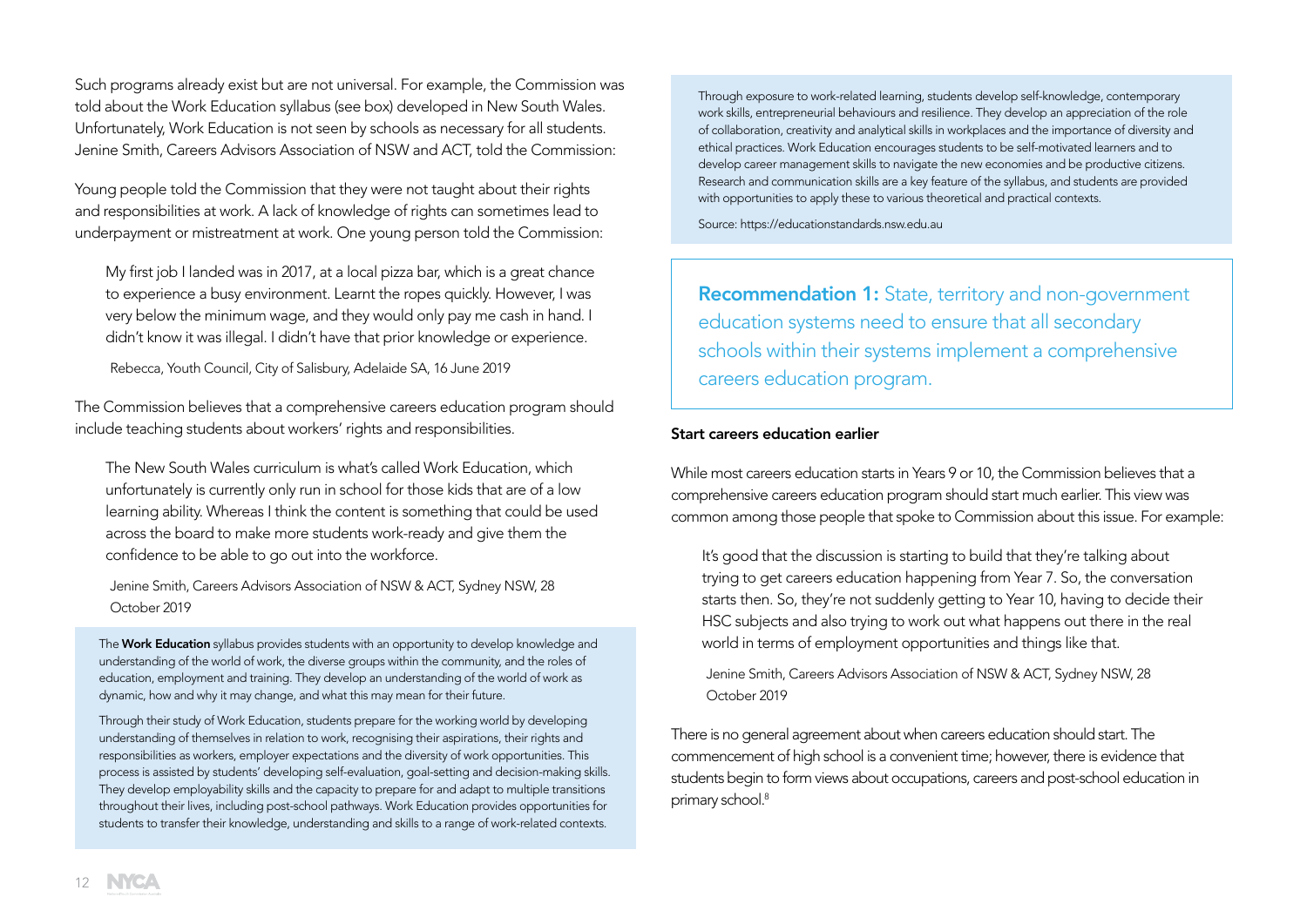The Commission is aware of primary school level careers education programs that may have some positive effects on young people's aspirations of careers and postschool education. Examples include Passions and Pathways and the Future Seekers Program. Such programs need to be evaluated and their long-term impacts measured for changes in school retention and achievement as well as post-school destinations.

The Smith Family has developed the Future Seekers Program, a pilot program that targets students in Years 4 to 6. The purpose of the program is to support students to increase their understanding of the 'world of work' by introducing them to a wide variety of jobs and the skill sets needed now and in the future. It aims to broaden students' aspirations about their future and encourages them to remain engaged at school and helps prepare them for future careers.

#### The program:

- supports students to better understand their own interests and skills and helps them develop communication, critical thinking, collaboration and creativity skills.
- engages students with a range of people from the world of work, from a variety of industry and professions. This helps widen the students' views of the world of work and better understand the transferability of skills across industries and professions.
- helps students create and explore a 'job of the future'. This contributes to enhancing their motivation around the world of work.
- facilitates students' interaction with peers, teachers, parents and community members around the world of work.

The Smith Family Submission, 30 July 2019

Passions & Pathways, Primary Schools & Workplaces in Partnership originated in Bendigo in 2012. A dynamic partnership between the Goldfields LLEN (lead partner), cross-sectoral primary schools, local government and businesses it gives students a taste of the 'world of work'. Primary school students engage with local businesses in their workplaces. The authentic 'work' experiences aim to lift student aspirations and reinforce the value of completing their education.

Source: https://passionsandpathways.org.au/

Recommendation 2: State, territory and non-government education systems should ensure secondary schools start a careers education program for all students at the commencement of secondary school.

#### Strengthen school-industry links

For the purposes of careers education, links between schools and industry are usually student placements in businesses for work experience and structured workplace learning. However, school-industry links should be broader and enable students to engage with the 'world of work' as part of learning. This could include more real-world learning projects, particularly in high school but also primary schools.

An example of a real-world learning project is the Mindshop Excellence platform. This was described to the Commission as an:

… absolutely sensational program. It's part of the work experience program, but it's run completely differently. So, the schools actually link with a business, they put up between four and six students and those students go to that business for one week and they work. The business actually gives those students a problem at the start of the week and they have to solve it, and it has to be a real problem.

Jodie Gillett, Commerce Ballarat, Ballarat VIC, 25 June 2019

The Mindshop Excellence platform is a one-week employer hosted work experience program where the students act as a consultancy team to solve a real issue of concern to a host company. The students are trained in Mindshop personal and business problem solving tools and are shown how to apply the tools to the issue, reporting back to the company, the school and their parents on their final day of the program. This collaborative effort has seen some amazing solutions to many hundreds of issues.

#### Source: http://www.mindshopexcellence.com/

Structured workplace learning is another way that schools interact with industry. Structured workplace learning is where students receive on-the-job experience as part of a school subject. It is usually associated with vocational pathways, especially schoolbased apprenticeships and traineeships. Consideration could be given to developing structured workplace learning in non-vocational subjects.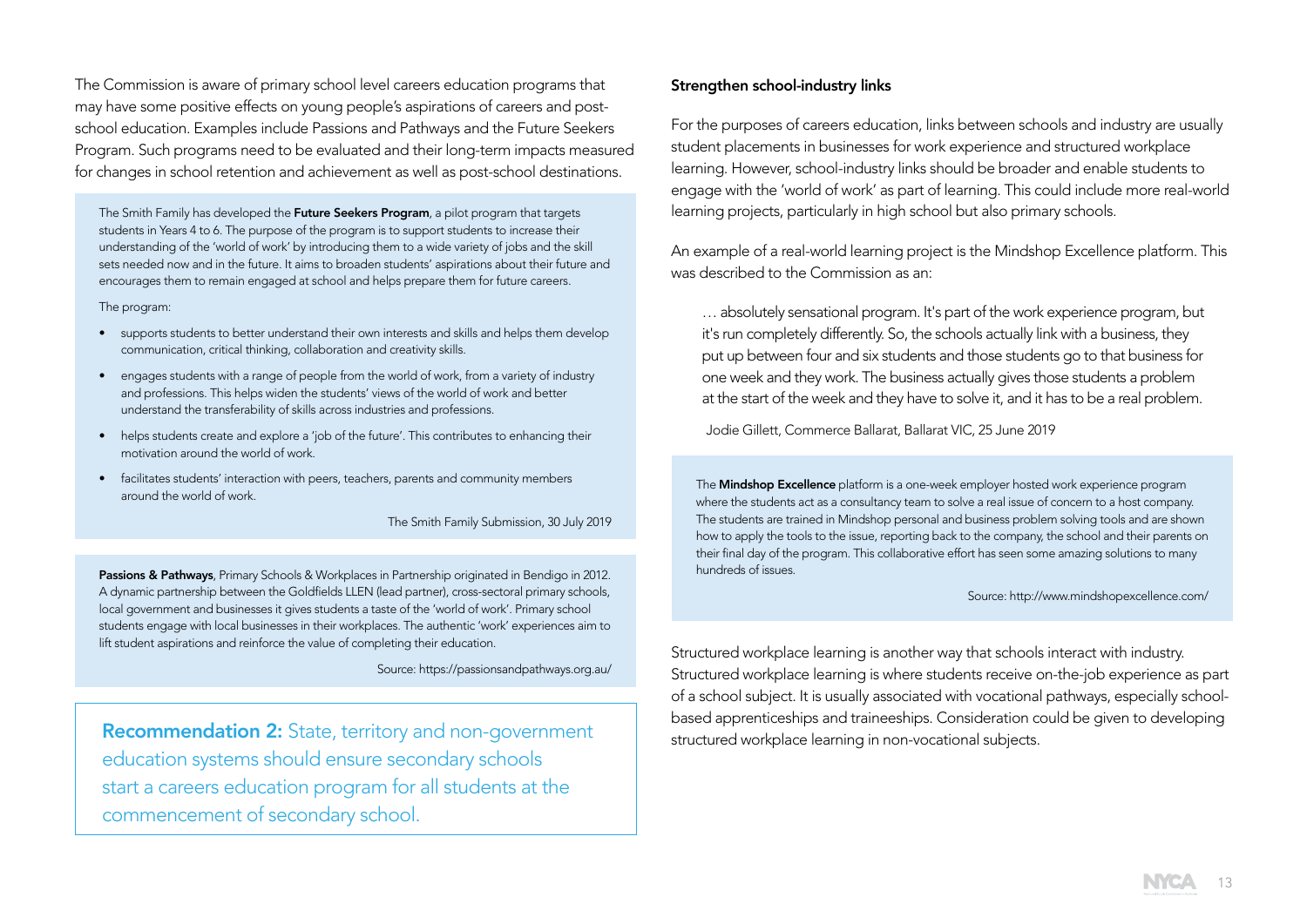School-industry links broaden students' understanding of the world of work and enrich school learning through providing opportunities to meet and learn from industry professionals as well as solve real-world problems. $^{\circ}$  While there are significant potential benefits to enhance school-industry links, the Commission is concerned that without appropriate government support, schools and business will be burdened with additional responsibilities and so will not prioritise such links. Governments need to ensure funding is available so that more students can benefit.

Recommendation 3: State, territory and non-government education systems should facilitate improvements to school-industry links and support these links with appropriate funding.

#### Funding careers education

Without sufficient funding, none of the above will be possible. Additional funding should be provided to schools and allocated to careers education. This funding should be used to enhance the role of careers advisor, implement a comprehensive careers education program starting, at least, at the start of high school and strengthen school-industry links.

Recommendation 4: State, territory and non-government education systems should ensure that careers education is properly funded and that schools are held accountable for careers education by developing appropriate performance measures.

## **CONCLUSION**

While there are some excellent careers education programs, careers education in secondary schools generally needs improvement. The young people who presented to the Commission generally had negative experiences of careers education. The problem with careers education is that it is usually not seen as a core part of the curriculum and the role of careers advisor is not one that is often keenly sought after in schools.

State, territory and non-government school education systems can improve Careers education in schools by:

- Implementing a comprehensive careers education program in all secondary schools
- Starting careers education earlier
- Strengthening school-industry links
- Providing more funding for careers education.

Careers education, at its best, can assist young people learn about the world of work, navigate the many paths available to them through senior secondary school, postschool education and training and to work. Young people deserve the best help that can be provided in making the decisions that will impact their immediate post-school future and the formation of their careers identity.

Since this Inquiry commenced, the Victorian Government has introduced a plan to enhance careers education in Victorian government schools. The plan reflects the recommendations of this report. While it is still too early to measure the impact of the changes, the Commission welcomes the renewed focus on careers education in Victoria. The Commission now calls on other school systems across the country to review and enhance their careers education programs where they are inadequate.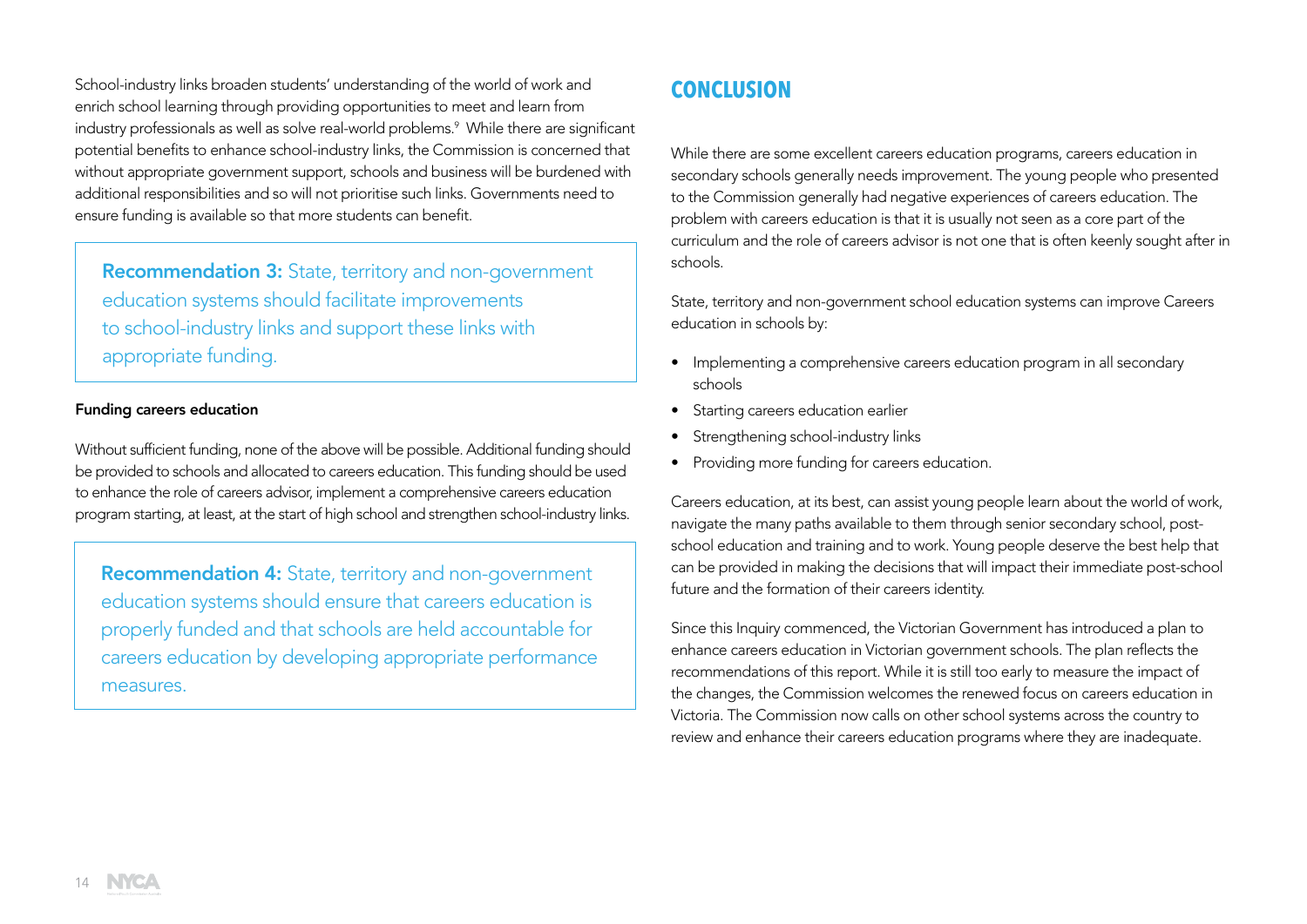#### Victorian government schools: A systemic approach to improving careers education.

A review commissioned by the Victorian Department of Education and Training found that careers education in Victorian government schools varied significantly in both quantity provided and quality.<sup>10</sup> In response to the review, the Victorian Government developed a plan<sup>11</sup> to enhance careers education in Victorian government schools. The plan aims to start comprehensive careers education Year 7, improve students' engagement with the world of work and make career educations in government schools a priority by training more careers advisors. Specific funding has been allocated to Victorian government schools for careers education.

Careers education is one part of the Education and Training pillar of the Youth Futures Guarantee. Together, the pillars of the Youth Futures Guarantee will assist young people meet the challenges they face as they transition from school to work, from dependence to independence and adolescence to adulthood.

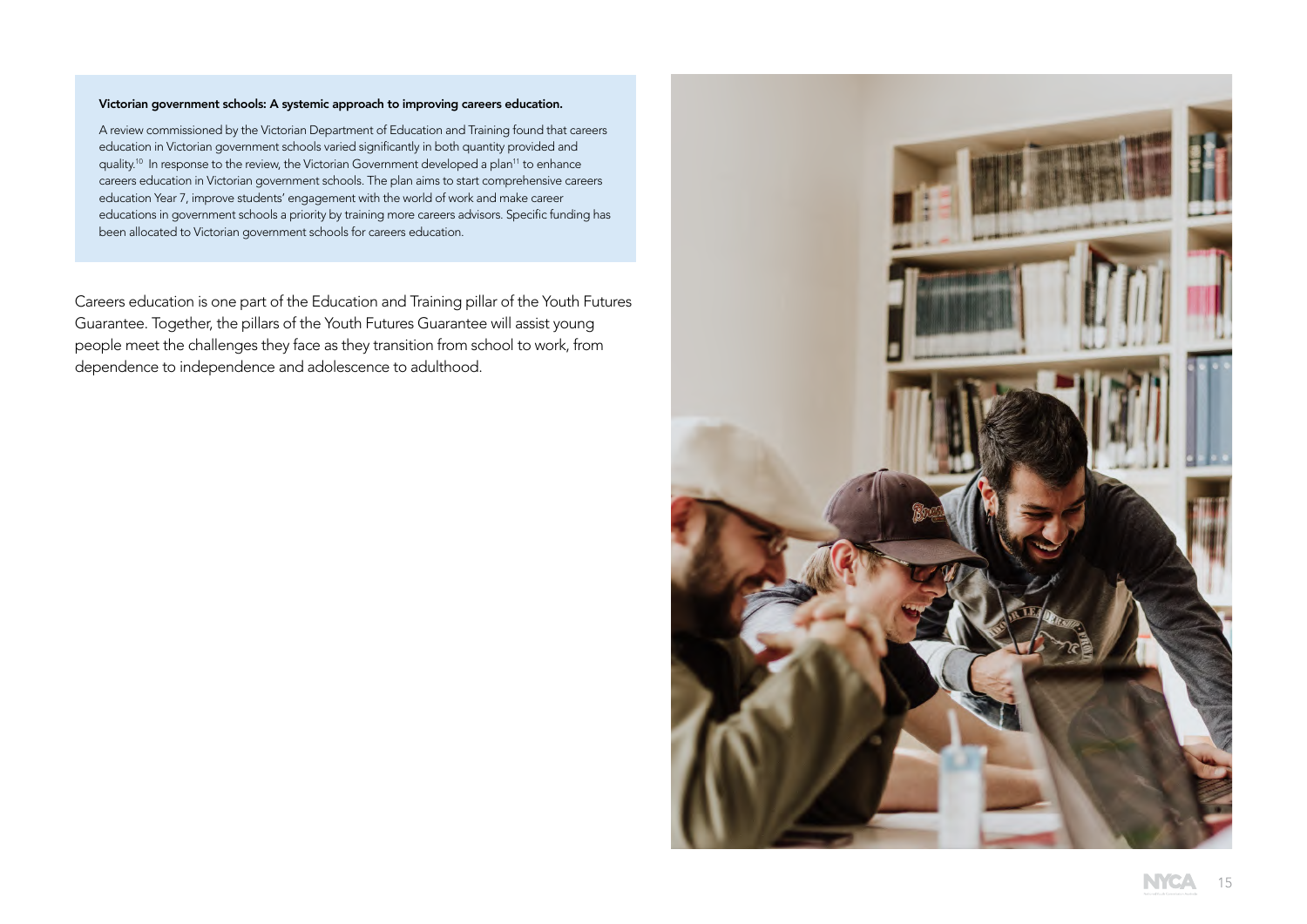## **ENDNOTES**

- 1. MCEECDYA, 2010 The Australian Blueprint for Career Development, prepared by Miles Morgan Australia, Commonwealth of Australia, Canberra. Available at: www. blueprint.edu.au.
- 2. PriceWaterhouseCoopers, (2017) Career and skills pathways: research into a whole-of-system approach to enhancing lifelong career support mechanisms for all Australians: final report, report for Commonwealth Department of Education and Training.
- 3. PriceWaterhouseCoopers, (2017) Career and skills pathways: research into a whole-of-system approach to enhancing lifelong career support mechanisms for all Australians: final report, report for Commonwealth Department of Education and Training.
- 4. See https://www.carecareers.com.au/
- 5. See https://www.engineersaustralia.com.au
- 6. Career Industry Council of Australia (2015), A Snapshot of Career Practitioners in Australia, available at https://cica.org.au/wp-content/uploads/CICA-Infographic-A-Snapshot-of-Career-Practitioners-in-Australia-2.pdf
- 7. Career Industry Council of Australia (2019), Professional Standards for Australian Career Development Practitioners, available at https://cica.org.au/wpcontent/uploads/Professional-Standards-for-Australian-Career-Development-Practitioners-2019.pdf
- 8. The Smith Family Submission, 30 July 2019
- 9. Torii, K. 2018. Connecting the worlds of learning and work: Prioritising schoolindustry partnerships in Australia's education system, Mitchell Institute, Melbourne.
- 10. dandolopartners (2017) A review of career education in Victorian government schools: Key Findings, Victorian Department of Education & Training. Available at

https://www.education.vic.gov.au/Documents/school/teachers/teachingresources/ careers/Dandolo\_Review\_Key\_Findings.pdf

11. Victorian Department of Education and Training (2018) Transforming Career Education in Victorian Government Schools: Connecting today's learning with tomorrow's jobs, Victorian Government. Available at: https://www.education.vic. gov.au/Documents/school/teachers/teachingresources/careers/Transforming\_ Career\_Education.pdf



16